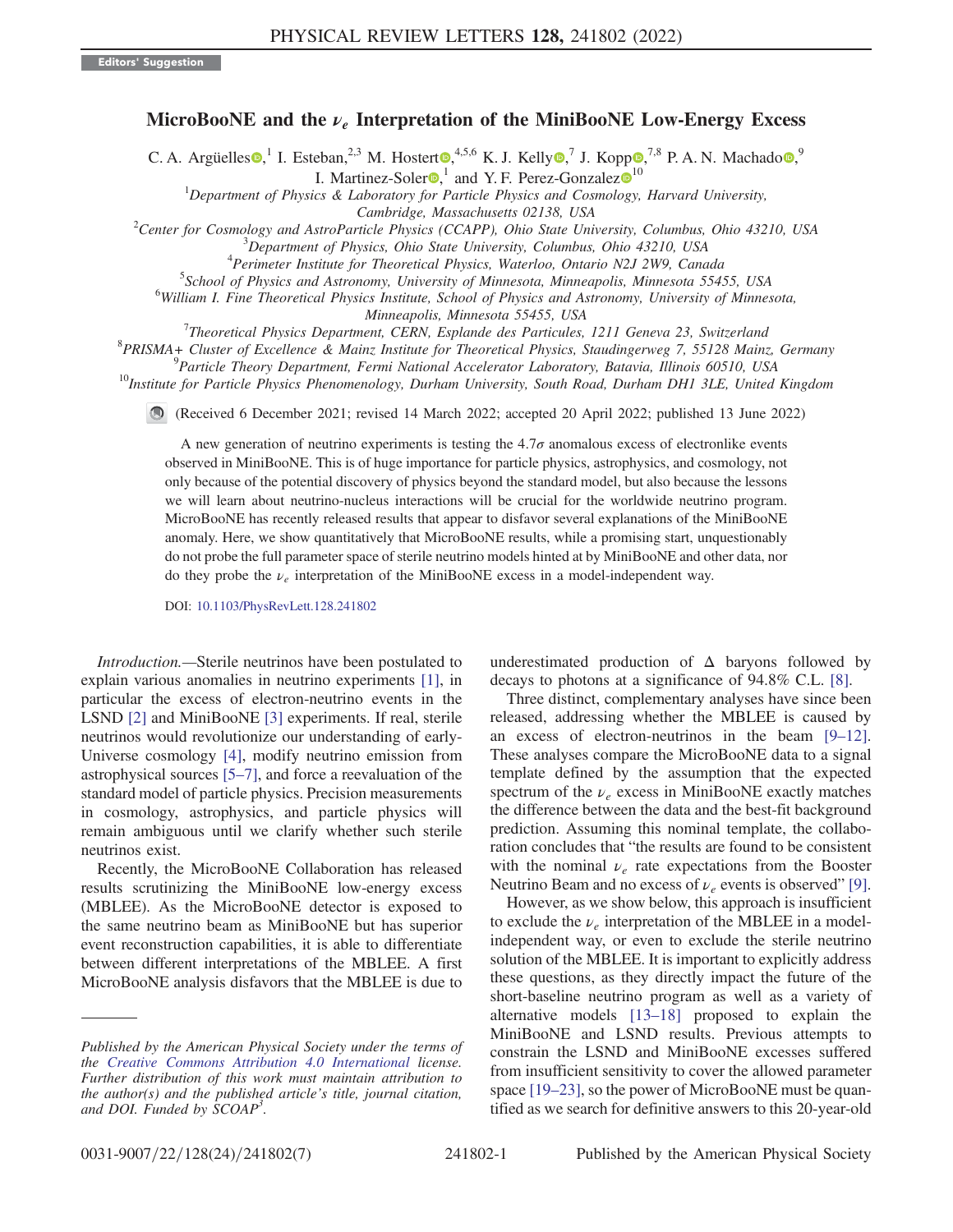puzzle. That is the goal of this Letter. We first analyze the constraints of MicroBooNE's latest results on  $\nu_e$  appearance in MiniBooNE in a model-independent way, then we narrow our focus to sterile neutrinos. While doing this, we provide a methodology to analyze data that we hope will help in making future claims more robust. We make all analysis tools and results fully public in Ref. [[24](#page-5-13)].

For the first stage, we follow the MicroBooNE procedure: starting from a MiniBooNE event spectrum, we derive an expected excess of events in MicroBooNE, and we perform a statistical analysis of the data. After verifying that we reproduce MicroBooNE's results when using their nominal template, we repeat the analysis with a set of alternative templates that are equally successful at explaining the MBLEE. These alternative templates are allowed due to the relatively large, nontrivial uncertainties in MiniBooNE.

For the second stage, we perform a fit of MicroBooNE data to a simple light sterile neutrino model. We assume both a simplified oscillation scenario with only  $\nu_{\mu} \rightarrow \nu_{e}$ appearance, as well as a fully consistent oscillation model that accounts for oscillations in the MicroBooNE control samples and backgrounds.

Experimental analysis.—To quantify the disagreement between MicroBooNE data and a  $\nu_e$  interpretation of the MBLEE, we proceed as follows. All our analyses start with a hypothesis for the MBLEE [\[25\]](#page-5-14). To obtain the expected spectrum at MicroBooNE, we rescale the spectrum to account for the differences in exposure and detector mass between MiniBooNE and MicroBooNE [[9\]](#page-5-7). We then smear the events according to MicroBooNE's energy resolution [\[10](#page-5-15)[,11\]](#page-5-16). Finally, to infer MicroBooNE's energy-dependent  $\nu_e$  detection efficiency, we apply all previous steps to the intrinsic  $\nu_e$  background, and we choose the efficiency in each reconstructed energy bin such that our results match the official MicroBooNE background prediction [\[10,](#page-5-15)[11](#page-5-16)]. We have checked that our efficiencies are consistent with the energy-averaged efficiencies quoted in Refs. [\[10,](#page-5-15)[11](#page-5-16)], and that they generate an MBLEE prediction that matches the official MicroBooNE result. Our Supplemental Material [\[27\]](#page-5-17) provides more detail about checks and comparisons with the MicroBooNE expectations.

We focus on the charged-current inclusive [\[10\]](#page-5-15) and quasielastic (CCQE) [\[11\]](#page-5-16) channels, [\[28\]](#page-5-18) as they comprise the leading statistical power of MicroBooNE, and we use the provided data releases wherever possible [\[29,](#page-5-19)[30](#page-5-20)]. For the inclusive analysis, we have performed several statistical tests, including both Pearson- $\chi^2$  and CNP- $\chi^2$ [\[31\]](#page-5-21), as well as calculating a test statistic with or without deriving a constraint using the conditional covariance matrix formalism [\[10\]](#page-5-15). For all tests, we find very good agreement with the results of Ref. [[10](#page-5-15)]. For clarity, in what follows we perform all statistical tests using the  $CNP-\chi^2$ formalism with the full (137,137) covariance matrix of Refs. [[10](#page-5-15),[29](#page-5-19)]. For the CCQE analysis, in turn, we use a Poisson likelihood, where the expectation in each bin is treated as a nuisance parameter that is constrained by the covariance matrix. Our test statistic in this latter analysis is then determined by profiling over these nuisance parameters.

Template results.—Our first approach assesses whether MicroBooNE generically rules out a  $\nu_e$  interpretation of the MBLEE. In particular, the MiniBooNE signal has large, nontrivial, multiply signed uncertainties. These allow for different shapes of the MBLEE that could affect the prediction at MicroBooNE.

We generate a set of MBLEE templates using a Markov-Chain Monte Carlo (MCMC) [\[32\]](#page-5-22) by independently rescaling the normalization of the MiniBooNE backgrounds. Our template for the MBLEE is then given by the difference between the observed data and the rescaled backgrounds [\[33\]](#page-5-23). We group backgrounds in four classes: intrinsic  $\nu_e$ , misidentified  $\pi^0$ ,  $\Delta \rightarrow \gamma$ , and all others. To estimate how well each template fits the MiniBooNE data, we calculate its goodness-of-fit *p*-value using a  $\chi^2$  test statistic with the MiniBooNE covariance matrix [[34](#page-5-24)]. We follow the MiniBooNE prescription, that the test-statistic follows a  $\chi^2$  distribution with 8.7 degrees of freedom (while our template model has 4 d.o.f.).

This generates a set of MBLEE templates compatible with MiniBooNE. To translate them to MicroBooNE, we have to generate an MBLEE template *before* MiniBooNE detector effects. For this, we apply the D'Agostini iterative unfolding method [[35](#page-5-25),[36](#page-5-26)], making use of the MiniBooNE response matrix [[37](#page-5-27),[38](#page-5-28)]. We have checked the accuracy of our procedure for a variety of spectra (see Supplemental Material [[27](#page-5-17)]). We do not assign any uncertainty to this procedure, as the purpose of unfolding is just to inspire some choices of MBLEE spectra and see if some are compatible with MiniBooNE and MicroBooNE.

Figure [1](#page-2-0) demonstrates our procedure. We show three different MiniBooNE templates (upper panel) and the corresponding predicted MicroBooNE excesses (lower panel): the nominal template given by the difference between the observed data and the best-fit background estimate (solid black); a template with significantly more events at low energies but a p-value of 87% (blue); a template with fewer events and a p-value of 87% (red); and a template given by the best-fit  $\nu_{\mu} \rightarrow \nu_{e}$  two-neutrino oscillations, corresponding to  $\Delta m^2 = 0.041 \text{ eV}^2$  and  $\sin^2 2\theta = 0.92$ , which has a *p*-value of 20% (dotted black).

As we see, MiniBooNE uncertainties allow for very different shapes and rates of the MBLEE (including those coming from the sterile neutrino hypothesis) to provide a good fit to the data. These generate different predictions at MicroBooNE that will be excluded with a different statistical significance. This is crucial in constraining the interpretation of the MBLEE in terms of  $\nu_e$  events at MicroBooNE.

For the template analysis results, we focus on the inclusive channel, which provides the best constraints on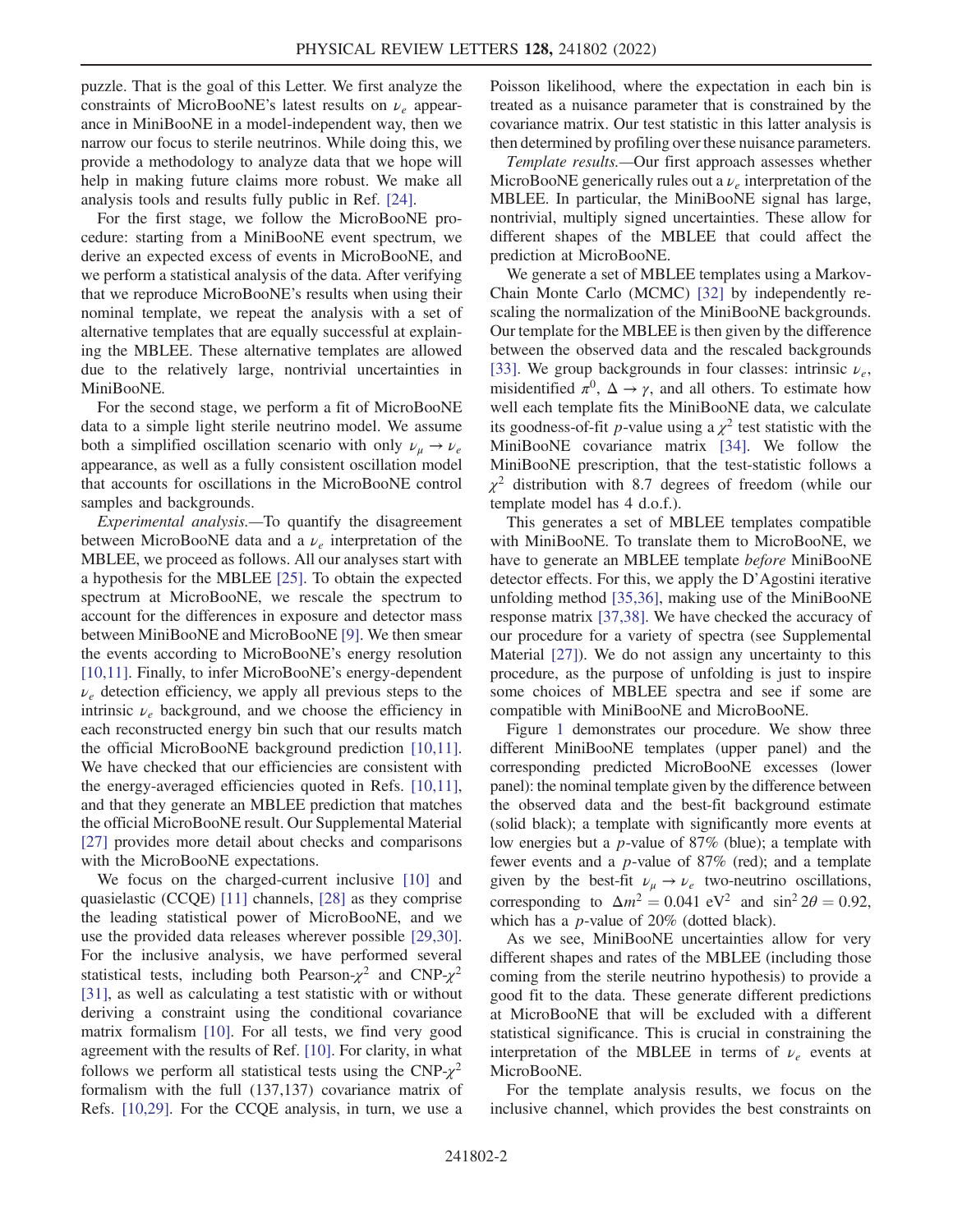<span id="page-2-0"></span>

FIG. 1. Event rate at MiniBooNE (top) and MicroBooNE (bottom) as a function of reconstructed neutrino energy. We show several MiniBooNE templates, including that of the  $3 + 1$ oscillation best-fit, as nonstacked histograms. The bottom panel shows the spectra predicted by these templates in the Micro-BooNE Inclusive fully contained channel.

the  $\nu_e$  interpretation of the MBLEE. We organize the templates in three categories by decreasing goodness of fit,  $p > 80\%$ , 10%, and 1%; and classify them by their signal strength, defined as  $N/N_{\text{LEE}}$  with N the number of excess events that the template predicts at MiniBooNE and  $N_{\text{LEE}} = 360$  the observed number of excess events.

Figure [2](#page-2-1) shows the result of the template analysis. Each point corresponds to a different template, colored according to the three goodness-of-fit categories defined above. For each template, we compute the corresponding MicroBooNE  $\chi^2_{\mu}$ , and construct the difference with respect to the no-excess hypothesis,  $\Delta \chi^2_{\mu}$ . We also show as a black line the result of profiling over all templates with the same signal strength. The horizontal lines then correspond to the MicroBooNE 1, 2, 3, and  $4\sigma$  exclusion limits [\[39,](#page-5-29)[40\]](#page-5-30).

As we see in Fig. [2,](#page-2-1) introducing shape and normalization uncertainties in the MBLEE template can either enhance or mitigate MicroBooNE's sensitivity. To illustrate the variability of the template shapes and normalizations, we have marked with a star the two templates shown in Fig. [1](#page-2-0), corresponding to two extreme points in the  $p > 80\%$  region.

Many templates that are a good fit to MiniBooNE data cannot be excluded by MicroBooNE—we observe a large number of templates with good fits to MiniBooNE data,  $p > 80\%$  (10%), well below the  $\Delta \chi^2_{\mu B} = 9$  (4) line. We thus conclude that, while recent MicroBooNE results indeed

<span id="page-2-1"></span>

FIG. 2.  $\Delta \chi^2$  of the MicroBooNE Inclusive analysis with respect to the no-excess hypothesis, for various templates found by our MCMC. Each point corresponds to a specific template that provides a good fit to MiniBooNE data with a p-value greater than 80%, 10%, and 1% (shades of blue). The stars correspond to templates 1 and 2 presented in Fig. [1.](#page-2-0)

constrain the  $\nu_e$  interpretation of the MiniBooNE excess in a model-independent way, they do not completely rule it out. Because of the correlated systematic uncertainties between MiniBooNE and MicroBooNE, to fully establish the compatibility of these templates, a joint analysis is required.

Sterile Neutrino analysis.—The analysis above does not rely on any specific particle physics model. As an example of a physics model that can explain the MBLEE, we turn to light sterile neutrinos. They provide a simple scenario that could lead to  $\nu_{\mu} \rightarrow \nu_{e}$  transitions at short baselines, and have been extensively studied in the literature [\[1](#page-5-0),[4](#page-5-3),[41](#page-5-31)–[43](#page-5-32)]. Here, we do not rely on the unfolding technique discussed above, as we simulate expected distributions in MiniBooNE with respect to the true neutrino energy.

To perform analyses including sterile neutrinos, we use Ref. [\[44\]](#page-5-33) and first calculate, as a function of oscillation parameters, the expected MBLEE. Using the same procedure discussed above, we map these spectra into the expected excesses in MicroBooNE's inclusive and CCQE analyses. Leveraging [\[29,](#page-5-19)[30](#page-5-20)], we can also account for oscillations of the  $\nu_{\mu}$  and  $\nu_{e}$  charged-current (CC) background expectations in MicroBooNE's analyses to allow for a complete, four-neutrino oscillation analysis [\[45\]](#page-5-34).

We start by discussing the results of the simplified sterile neutrino model, which assumes the backgrounds to be independent of the sterile neutrino parameters. This simplified model is parametrized by a squared-mass difference  $\Delta m_{41}^2$  and an effective mixing angle  $\sin^2 2\theta_{\mu e} \equiv 4|U_{e4}U_{\mu 4}|^2$ with  $U$  the leptonic mixing matrix.

Figure [3](#page-3-0) presents the results of our analyses of MicroBooNE's Inclusive and CCQE channels in blue and orange, respectively, at  $3\sigma$  C.L. We first note that the Inclusive analysis has more constraining power than the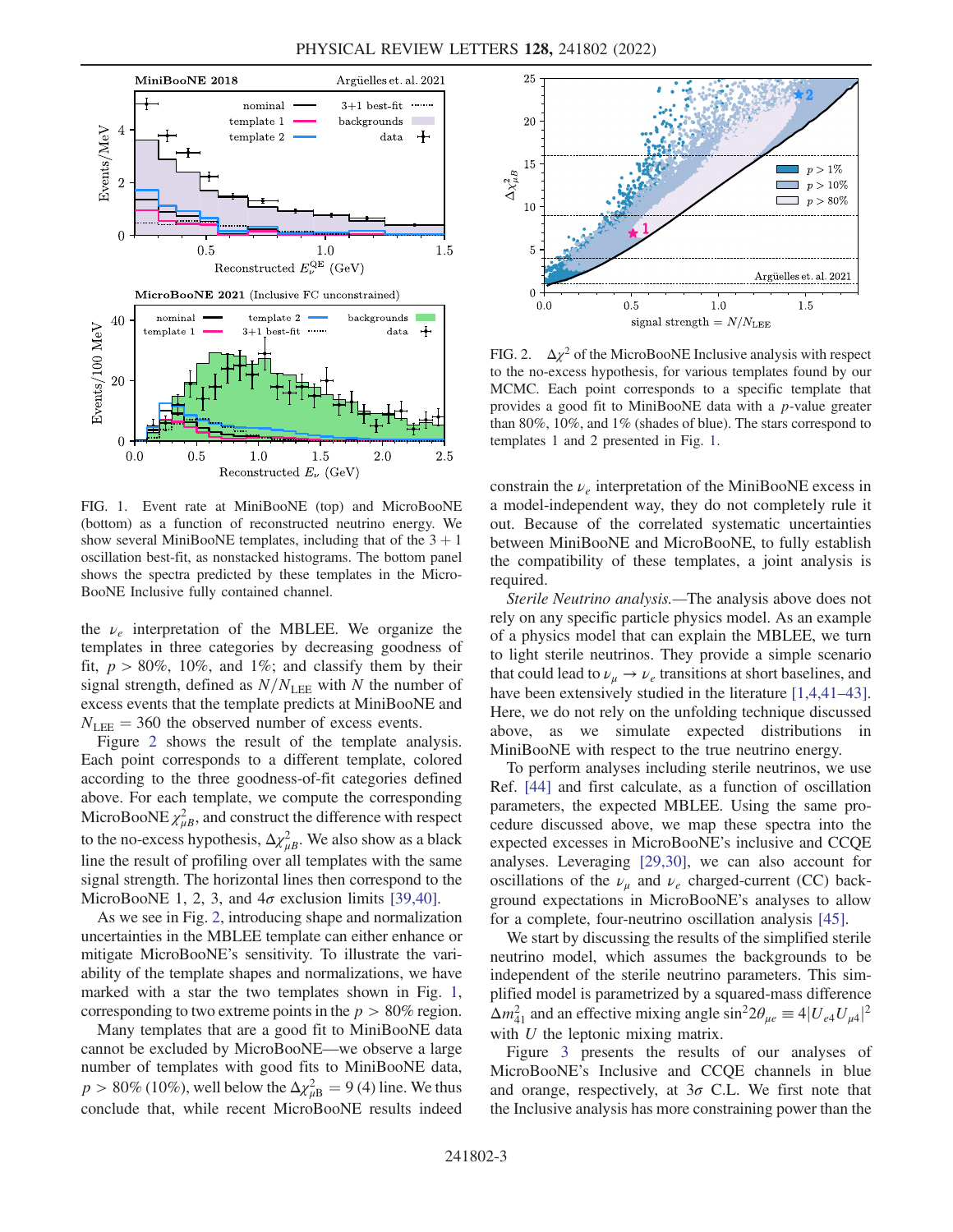<span id="page-3-0"></span>

FIG. 3. MicroBooNE constraints on sterile neutrino parameter space at  $3\sigma$  C.L. (blue, inclusive and orange, CCQE). For reference, we show the MiniBooNE 1-, 2-, and  $3-\sigma$  preferred regions in shades of gray [\[26\]](#page-5-37), the future sensitivity of the three SBN detectors (pink) [\[46\]](#page-5-38), and existing constraints from KARMEN (green) [[19](#page-5-11)] and OPERA (gold) [\[47\]](#page-5-39).

CCQE analysis. This can be traced back to the detection efficiencies, which for the MiniBooNE and MicroBooNE CCQE analyses decrease at large energies, while in the Inclusive MicroBooNE analysis they stay constant. As sterile neutrinos predict a non-negligible excess at high energies, the inclusive analysis is more powerful.

As we see from Fig. [3,](#page-3-0) MicroBooNE data, at  $3\sigma$  C.L., disfavor part of the region preferred by MiniBooNE at the same C.L. Nevertheless, we find that there is still a large viable fraction of the parameter space, even within  $1\sigma$  C.L. preferred region of MiniBooNE. We find it unlikely that future MicroBooNE results will significantly improve on this, even though MicroBooNE has only analyzed about half of their dataset, because of a deficit in their inclusive data that generates more sensitivity than expected (cf. Fig. [1](#page-2-0) and the Supplemental Material [[27](#page-5-17)]; this could be due to an underfluctuation in the data or to background mismodeling). This highlights the importance of searching for sterile neutrinos with the three SBN detectors—SBND, MicroBooNE, and ICARUS—which will probe the full  $2\sigma$ region preferred by MiniBooNE with less dependence on the neutrino cross section and flux.

Finally, we stress that a fully consistent four-neutrino analysis should also consider oscillations of the backgrounds. This is relevant at MiniBooNE [[16](#page-5-35)[,48\]](#page-5-36), and even more for the MicroBooNE inclusive analysis: while the former has large non-neutrino induced backgrounds, the dominant background in the latter is beam- $\nu_e$  contamination. Moreover, since other neutrino samples (particularly,

<span id="page-3-1"></span>

FIG. 4. MicroBooNE constraints on  $\Delta m_{41}^2$  and  $\sin^2(2\theta_{ee})$  (left) or sin<sup>2</sup> ( $2\theta_{\mu\mu}$ ) (right). In each panel, we have either fixed (solid lines) or profiled over (dashed) the unshown mixing angle. For comparison, we show existing constraints and preferred regions (see Refs. [\[49](#page-5-40)–[63](#page-6-0)]).

CC  $\nu_{\mu}$ ) are used to constrain systematics and backgrounds, oscillations should also be considered for these samples.

Figure [4](#page-3-1) presents our results in a consistent four-neutrino approach, considering oscillations of all  $\nu_e$  and  $\nu_u$  samples. We show the MicroBooNE-Inclusive 95% C.L. constraints on  $\Delta m_{41}^2$  and  $\sin^2(2\theta_{ee}) = 4|U_{e4}|^2(1 - |U_{e4}|)^2$  (top panel) or  $\sin^2(2\theta_{\mu\mu}) \equiv 4|U_{\mu4}|^2(1 - |U_{\mu4}|)^2$  (bottom panel). In each panel of Fig. [4](#page-3-1) we perform two analyses (both in blue): solid lines present the constraint on a mixing angle when the other is fixed to zero, whereas dashed lines present the constraint when we profile over the other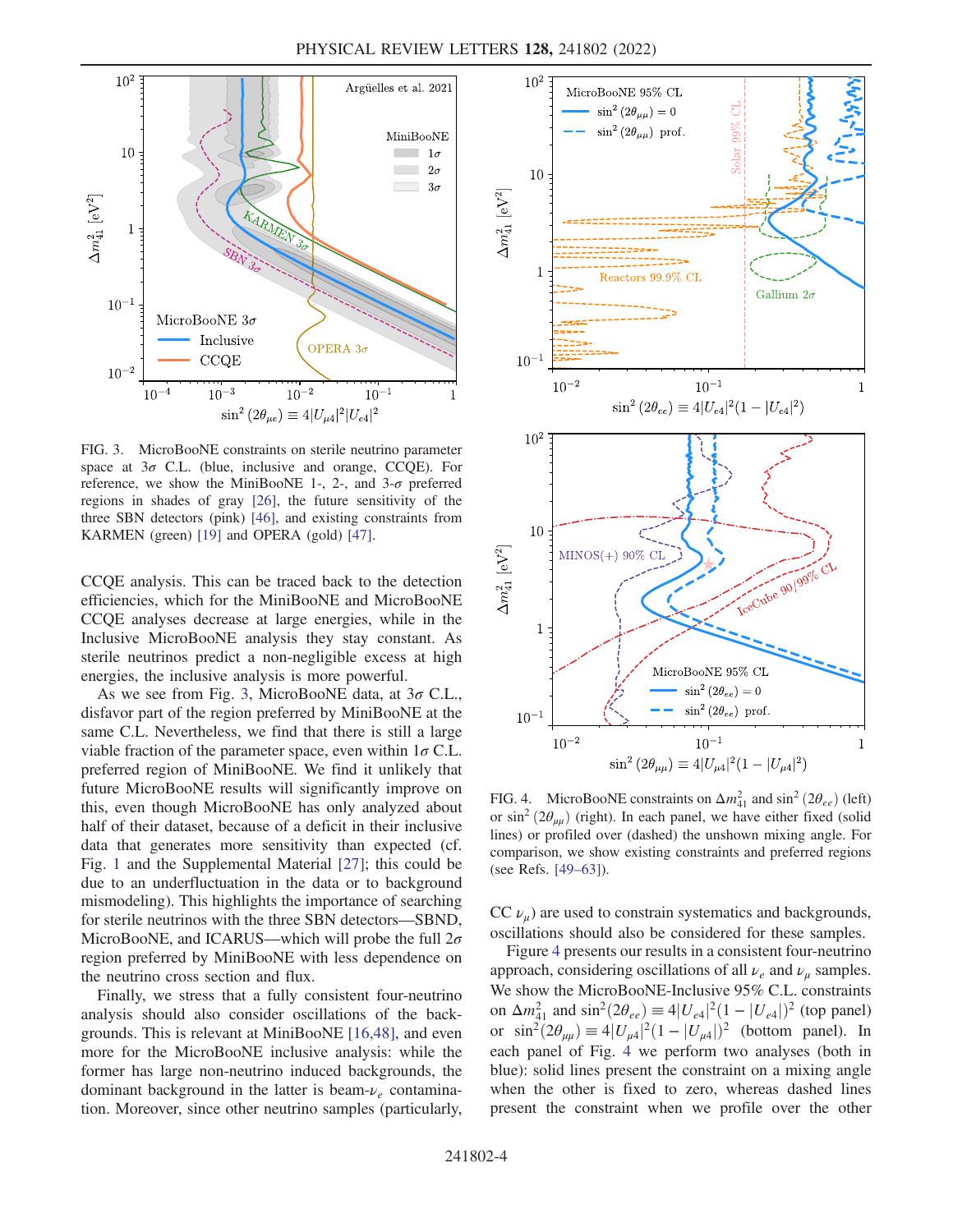mixing angle. The disappearance prospects for  $\nu_e$  are compared against hints of sterile neutrinos in gallium experiments [[49](#page-5-40)–[53\]](#page-6-1) and constraints from solar [[54](#page-6-2)], and reactor antineutrino [[55](#page-6-3)–[61](#page-6-4)] experiments. The bottom panel, showing MicroBooNE  $\nu_{\mu}$  disappearance constraints, is contrasted against constraints from  $MINOS/MINOS+$ [\[62\]](#page-6-5) and results from IceCube [[63](#page-6-0)], including a 90% C.L. preferred region and a best-fit point. For further justification of this test-statistic and coverage studies for both Figs. [3](#page-3-0) and [4](#page-3-1), see the Supplemental Material [\[27\]](#page-5-17).

As we see, even in the absence of neutrino appearance, i.e.,  $U_{e4}$  or  $U_{\mu 4}$  equal zero, MicroBooNE can still set a limit on neutrino disappearance. For muon neutrinos, the disappearance sensitivity comes from the large  $\nu_u$  data sample. For electron neutrinos, in turn, the sensitivity derives from the large  $\nu_e$  background.

As one final remark on the importance of the complete four-neutrino analysis, Fig. [5](#page-4-0) shows the  $3\sigma$  C.L. constraint from MicroBooNE-Inclusive as a function of  $\sin^2(2\theta_{\mu\rho})$ after profiling over  $\sin^2(2\theta_{\mu\mu})$  in comparison with  $1\sigma$  and  $3\sigma$  CL preferred regions of MiniBooNE under the same set of assumptions [\[64\]](#page-6-6). Even more than in Fig. [3](#page-3-0), we see that 3σ-C.L.-allowed MiniBooNE parameter space persists despite the MicroBooNE-inclusive constraints.

Our results emphasize that, while the signal-oscillationonly analysis is simple and intuitive, accounting for oscillations in all samples is the only fully consistent approach and can affect the interpretation of the results. This will be even more relevant for the full SBN program, particularly due to different oscillation effects among the three detectors as well as due to the increased analysis

<span id="page-4-0"></span>

FIG. 5. MicroBooNE constraint on  $\Delta m_{41}^2$  and  $\sin^2(2\theta_{\mu e})$  after profiling over the unshown mixing angle in a consistent fourneutrino analysis. Preferred MiniBooNE regions [[64](#page-6-6)] are shown in gray. Other constraints or projections, faded for clarity, are identical to those in Fig. [3](#page-3-0).

sensitivity. We *strongly* advocate for the adoption of this standard moving forward with short-baseline searches for anomalous neutrino (dis)appearance.

In this complete picture, we find results consistent with no oscillations, with a best-fit point at  $\Delta m_{41}^2 = 1.38 \text{ eV}^2$ ,  $\sin^2(2\theta_{ee}) = 0.2$ , and  $\sin^2(2\theta_{uu}) = 0$  with a significance of  $0.4\sigma$ . Our results do not agree with Ref. [\[65\]](#page-6-7). We believe that this stems from the treatment of systematic uncertainties, as we consider correlated systematics by using [\[29\]](#page-5-19); and due to the fact that we account for oscillations in the partially contained  $\nu_e$  sample, which is used to obtain the constrained fully contained  $\nu_e$  sample. We also implement oscillations as a function of true neutrino energy.

Conclusions.—Does MicroBooNE rule out the  $\nu_e$  interpretation of the MiniBooNE low-energy excess? And does it disfavor the sterile neutrino explanation of the excess? While current MicroBooNE analyses give us invaluable insights on the MiniBooNE anomaly, we find that they still do not provide definitive answers to either of these two questions. Uncertainties on MiniBooNE backgrounds significantly impact MicroBooNE's reach, and consequently, the MiniBooNE puzzle remains wide open. To demonstrate this quantitatively, we have developed a model-independent analysis and we have carried out a fully consistent sterile neutrino fit of MicroBooNE data in the context of the MiniBooNE excess. In the first analysis, we find MiniBooNE excess spectra with goodness-of-fit better than 10% that are allowed by MicroBooNE data at  $\langle 2\sigma$ . In the sterile neutrino analysis, we find that MicroBooNE's  $3\sigma$ exclusion does not cover the entire MiniBooNE LEE allowed region.

Our findings highlight the importance of running the full SBN program, and of complementing it with the worldwide efforts to search for light sterile neutrinos in reactor [\[66](#page-6-8)–[70\]](#page-6-9), radioactive source [[49](#page-5-40)], accelerator [\[71](#page-6-10)–[74](#page-6-11)], solar [\[54,](#page-6-2)[75](#page-6-12)], and atmospheric neutrino [[63](#page-6-0),[76](#page-6-13)–[80](#page-6-14)] experiments. Together, these experiments will have sufficient sensitivity to answer this decades-old puzzle once and for all.

We are particularly grateful to John Beacom and Steven Prohira for invaluable discussions and involvement in the early stages of this work. We thank Jeff Berryman and Bryce Littlejohn for discussions regarding reactor antineutrino measurements. P. M. is grateful to several members of CCAPP at Ohio State University for many discussions on the MicroBooNE results. Fermilab is operated by the Fermi Research Alliance, LLC under Contract No. DE-AC02- 07CH11359 with the United States Department of Energy. This project has received support from the European Union's Horizon 2020 research and innovation program under the Marie Skłodowska-Curie grant agreement No. 860881-HIDDeN. C. A. A. is supported by the Faculty of Arts and Sciences of Harvard University, and the Alfred P. Sloan Foundation. I. M. S. is supported by the Faculty of Arts and Sciences of Harvard University. Perimeter Institute is supported by the Government of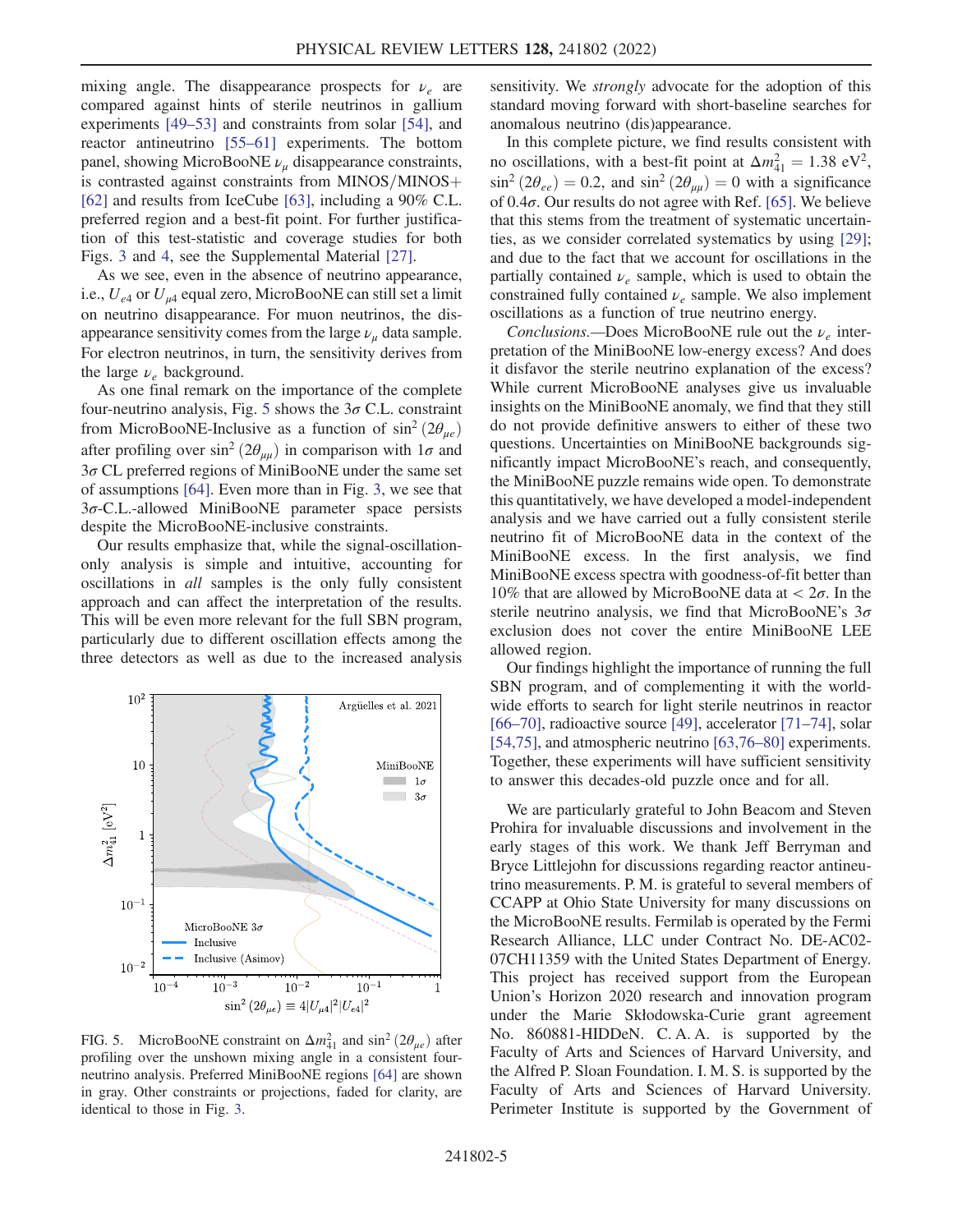Canada through the Department of Innovation, Science and Economic Development and by the Province of Ontario through the Ministry of Research, Innovation and Science.

- <span id="page-5-1"></span><span id="page-5-0"></span>[1] K. N. Abazajian et al., [arXiv:1204.5379.](https://arXiv.org/abs/1204.5379)
- <span id="page-5-2"></span>[2] A. Aguilar et al. (LSND Collaboration), [Phys. Rev. D](https://doi.org/10.1103/PhysRevD.64.112007) 64, [112007 \(2001\).](https://doi.org/10.1103/PhysRevD.64.112007)
- <span id="page-5-3"></span>[3] A. A. Aguilar-Arevalo et al. (MiniBooNE Collaboration), Phys. Rev. D 103[, 052002 \(2021\)](https://doi.org/10.1103/PhysRevD.103.052002).
- <span id="page-5-4"></span>[4] B. Dasgupta and J. Kopp, [Phys. Rep.](https://doi.org/10.1016/j.physrep.2021.06.002) 928, 1 (2021).
- [5] C. A. Argüelles, K. Farrag, T. Katori, R. Khandelwal, S. Mandalia, and J. Salvado, [J. Cosmol. Astropart. Phys. 02](https://doi.org/10.1088/1475-7516/2020/02/015) [\(2020\) 015.](https://doi.org/10.1088/1475-7516/2020/02/015)
- <span id="page-5-5"></span>[6] D. F. G. Fiorillo, G. Miele, S. Morisi, and N. Saviano, *[Phys.](https://doi.org/10.1103/PhysRevD.101.083024)* Rev. D 101[, 083024 \(2020\)](https://doi.org/10.1103/PhysRevD.101.083024).
- <span id="page-5-6"></span>[7] D. Fiorillo, G. Miele, S. Morisi, and N. Saviano, *[Phys. Rev.](https://doi.org/10.1103/PhysRevD.102.083014)* D 102[, 083014 \(2020\).](https://doi.org/10.1103/PhysRevD.102.083014)
- <span id="page-5-7"></span>[8] P. Abratenko et al. (MicroBooNE Collaboration), [Phys.](https://doi.org/10.1103/PhysRevLett.128.111801) Rev. Lett. 128[, 111801 \(2022\).](https://doi.org/10.1103/PhysRevLett.128.111801)
- <span id="page-5-15"></span>[9] P. Abratenko et al. (MicroBooNE Collaboration), [arXiv:](https://arXiv.org/abs/2110.14054) [2110.14054.](https://arXiv.org/abs/2110.14054)
- <span id="page-5-16"></span>[10] P. Abratenko et al. (MicroBooNE Collaboration), companion paper, [Phys. Rev. D Phys. Rev. D](https://doi.org/10.1103/PhysRevD.105.112005) 105, 112005 (2022).
- <span id="page-5-8"></span>[11] P. Abratenko et al. (MicroBooNE Collaboration), companion paper, Phys. Rev. D 105[, 112003 \(2022\).](https://doi.org/10.1103/PhysRevD.105.112003)
- <span id="page-5-9"></span>[12] P. Abratenko et al. (MicroBooNE Collaboration), companion paper, Phys. Rev. D 105[, 112004 \(2022\).](https://doi.org/10.1103/PhysRevD.105.112004)
- [13] S. Palomares-Ruiz, S. Pascoli, and T. Schwetz, [J. High](https://doi.org/10.1088/1126-6708/2005/09/048) [Energy Phys. 09 \(2005\) 048.](https://doi.org/10.1088/1126-6708/2005/09/048)
- [14] Y. Bai, R. Lu, S. Lu, J. Salvado, and B. A. Stefanek, [Phys.](https://doi.org/10.1103/PhysRevD.93.073004) Rev. D 93[, 073004 \(2016\)](https://doi.org/10.1103/PhysRevD.93.073004).
- <span id="page-5-35"></span>[15] Z. Moss, M. H. Moulai, C. A. Argüelles, and J. M. Conrad, Phys. Rev. D 97[, 055017 \(2018\)](https://doi.org/10.1103/PhysRevD.97.055017).
- [16] M. Dentler, I. Esteban, J. Kopp, and P. Machado, [Phys. Rev.](https://doi.org/10.1103/PhysRevD.101.115013) D 101[, 115013 \(2020\).](https://doi.org/10.1103/PhysRevD.101.115013)
- <span id="page-5-10"></span>[17] A. de Gouvêa, O. L. G. Peres, S. Prakash, and G. V. Stenico, [J. High Energy Phys. 07 \(2020\) 141.](https://doi.org/10.1007/JHEP07(2020)141)
- <span id="page-5-11"></span>[18] M. Hostert and M. Pospelov, [Phys. Rev. D](https://doi.org/10.1103/PhysRevD.104.055031) 104, 055031 [\(2021\).](https://doi.org/10.1103/PhysRevD.104.055031)
- [19] B. Armbruster et al. (KARMEN Collaboration), [Phys. Rev.](https://doi.org/10.1103/PhysRevD.65.112001) D 65[, 112001 \(2002\)](https://doi.org/10.1103/PhysRevD.65.112001).
- [20] N. Agafonova et al. (OPERA Collaboration), J. High Energy Phys. 07 (2013) 004; 07 (2013) 085(A).
- [21] M. Antonello et al. (ICARUS Collaboration), [Eur. Phys.](https://doi.org/10.1140/epjc/s10052-013-2599-z) J. C 73[, 2599 \(2013\)](https://doi.org/10.1140/epjc/s10052-013-2599-z).
- <span id="page-5-12"></span>[22] P. Astier et al. (NOMAD Collaboration), [Phys. Lett. B](https://doi.org/10.1016/j.physletb.2003.07.029) 570, [19 \(2003\).](https://doi.org/10.1016/j.physletb.2003.07.029)
- <span id="page-5-13"></span>[23] L. Borodovsky *et al.*, *[Phys. Rev. Lett.](https://doi.org/10.1103/PhysRevLett.68.274)* **68**, 274 (1992).
- <span id="page-5-14"></span>[24] GitHub repository: [https://github.com/Harvard-Neutrino/](https://github.com/Harvard-Neutrino/MicroBooNE-analysis-2021) [MicroBooNE-analysis-2021](https://github.com/Harvard-Neutrino/MicroBooNE-analysis-2021) (2021).
- <span id="page-5-37"></span>[25] To directly compare with MicroBooNE results, we base our analysis on the 2018 MiniBooNE data [[26](#page-5-37)].
- <span id="page-5-17"></span>[26] A. A. Aguilar-Arevalo et al. (MiniBooNE Collaboration), Phys. Rev. Lett. 121[, 221801 \(2018\).](https://doi.org/10.1103/PhysRevLett.121.221801)
- [27] See Supplemental Material at [http://link.aps.org/](http://link.aps.org/supplemental/10.1103/PhysRevLett.128.241802) [supplemental/10.1103/PhysRevLett.128.241802](http://link.aps.org/supplemental/10.1103/PhysRevLett.128.241802) for additional details on our statistical analysis.
- <span id="page-5-18"></span>[28] We note that the two samples are not statistically independent, as certain events will be present in both datasets. Therefore, the constraints that we derive from the two samples should be viewed as separate and should not combined as if they were independent.
- <span id="page-5-19"></span>[29] P. Abratenko et al. (MicroBooNE Collaboration), Micro-BooNE 1eX Data Release (2021).
- <span id="page-5-20"></span>[30] P. Abratenko et al. (MicroBooNE Collaboration), Micro-BooNE CCQE Data Release (2021).
- <span id="page-5-21"></span>[31] X. Ji, W. Gu, X. Qian, H. Wei, and C. Zhang, [Nucl. Instrum.](https://doi.org/10.1016/j.nima.2020.163677) [Methods Phys. Res., Sect. A](https://doi.org/10.1016/j.nima.2020.163677) 961, 163677 (2020).
- <span id="page-5-22"></span>[32] D. Foreman-Mackey, D. W. Hogg, D. Lang, and J. Goodman, [Publ. Astron. Soc. Pac.](https://doi.org/10.1086/670067) 125, 306 (2013).
- <span id="page-5-23"></span>[33] We would like to stress that our goal is *not* to reassess the MiniBooNE backgrounds, but to use them as a proxy to generate MBLEE shapes. Alternatively, we have also generated templates by independently varying the excess events in each bin. Both approaches produce very similar results.
- <span id="page-5-24"></span>[34] A. A. Aguilar-Arevalo et al. (MiniBooNE Collaboration), [arXiv:2110.15055.](https://arXiv.org/abs/2110.15055)
- <span id="page-5-25"></span>[35] G. D'Agostini, [Nucl. Instrum. Methods Phys. Res., Sect. A](https://doi.org/10.1016/0168-9002(95)00274-X) 362[, 487 \(1995\)](https://doi.org/10.1016/0168-9002(95)00274-X).
- <span id="page-5-26"></span>[36] M. Collaboration, MicroBooNE low-energy excess signal prediction from unfolding MiniBooNE Monte-Carlo and data, Report No. MICROBOONE-NOTE-1043-PUB, 2018.
- <span id="page-5-27"></span>[37] A. Aguilar-Arevalo et al. (PIENU Collaboration), [Phys.](https://doi.org/10.1016/j.physletb.2019.134980) Lett. B 798[, 134980 \(2019\)](https://doi.org/10.1016/j.physletb.2019.134980).
- <span id="page-5-28"></span>[38] M. Collaboration, Instructions on how to use Dec 2010 MiniBooNE public data for muon-to-electron antineutrino oscillation fits (2010).
- <span id="page-5-30"></span><span id="page-5-29"></span>[39] S. S. Wilks, [Ann. Math. Stat.](https://doi.org/10.1214/aoms/1177732360) 9, 60 (1938).
- [40] S. Algeri, J. Aalbers, K. Dundas Morå, and J. Conrad, [Nat.](https://doi.org/10.1038/s42254-020-0169-5) Rev. Phys. 2[, 245 \(2020\)](https://doi.org/10.1038/s42254-020-0169-5).
- <span id="page-5-31"></span>[41] S. Gariazzo, C. Giunti, M. Laveder, Y. F. Li, and E. M. Zavanin, J. Phys. G 43[, 033001 \(2016\).](https://doi.org/10.1088/0954-3899/43/3/033001)
- [42] A. Diaz, C. A. Argüelles, G. H. Collin, J. M. Conrad, and M. H. Shaevitz, [Phys. Rep.](https://doi.org/10.1016/j.physrep.2020.08.005) 884, 1 (2020).
- <span id="page-5-32"></span>[43] S. Böser, C. Buck, C. Giunti, J. Lesgourgues, L. Ludhova, S. Mertens, A. Schukraft, and M. Wurm, [Prog. Part. Nucl.](https://doi.org/10.1016/j.ppnp.2019.103736) Phys. 111[, 103736 \(2020\).](https://doi.org/10.1016/j.ppnp.2019.103736)
- <span id="page-5-33"></span>[44] M. Dentler, A. Hernández-Cabezudo, J. Kopp, P. A. N. Machado, M. Maltoni, I. Martinez-Soler, and T. Schwetz, [J. High Energy Phys. 08 \(2018\) 010.](https://doi.org/10.1007/JHEP08(2018)010)
- <span id="page-5-34"></span>[45] More concretely, we use the data releases provided along with Refs. [\[10,](#page-5-15)[29\]](#page-5-19) to determine the expected  $\nu_{\mu,e}$  CC fully and partially contained spectra as a function of true neutrino energy. Oscillations are included with respect to true energy, then the distributions are mapped into reconstructed neutrino energy (again, using Ref. [\[29\]](#page-5-19)) where test statistics are calculated.
- <span id="page-5-39"></span><span id="page-5-38"></span>[46] P. A. Machado, O. Palamara, and D. W. Schmitz, [Annu.](https://doi.org/10.1146/annurev-nucl-101917-020949) [Rev. Nucl. Part. Sci.](https://doi.org/10.1146/annurev-nucl-101917-020949) 69, 363 (2019).
- <span id="page-5-36"></span>[47] N. Agafonova et al. (OPERA Collaboration), [J. High](https://doi.org/10.1007/JHEP06(2018)151) [Energy Phys. 06 \(2018\) 151.](https://doi.org/10.1007/JHEP06(2018)151)
- <span id="page-5-40"></span>[48] J. Kopp, P. A. N. Machado, M. Maltoni, and T. Schwetz, [J. High Energy Phys. 05 \(2013\) 050.](https://doi.org/10.1007/JHEP05(2013)050)
- [49] V. V. Barinov et al., [arXiv:2109.11482](https://arXiv.org/abs/2109.11482) [Phys. Rev. Lett. (to be published)].
- [50] J. N. Abdurashitov et al. (SAGE Collaboration), [Phys. Rev.](https://doi.org/10.1103/PhysRevC.59.2246) C 59[, 2246 \(1999\)](https://doi.org/10.1103/PhysRevC.59.2246).